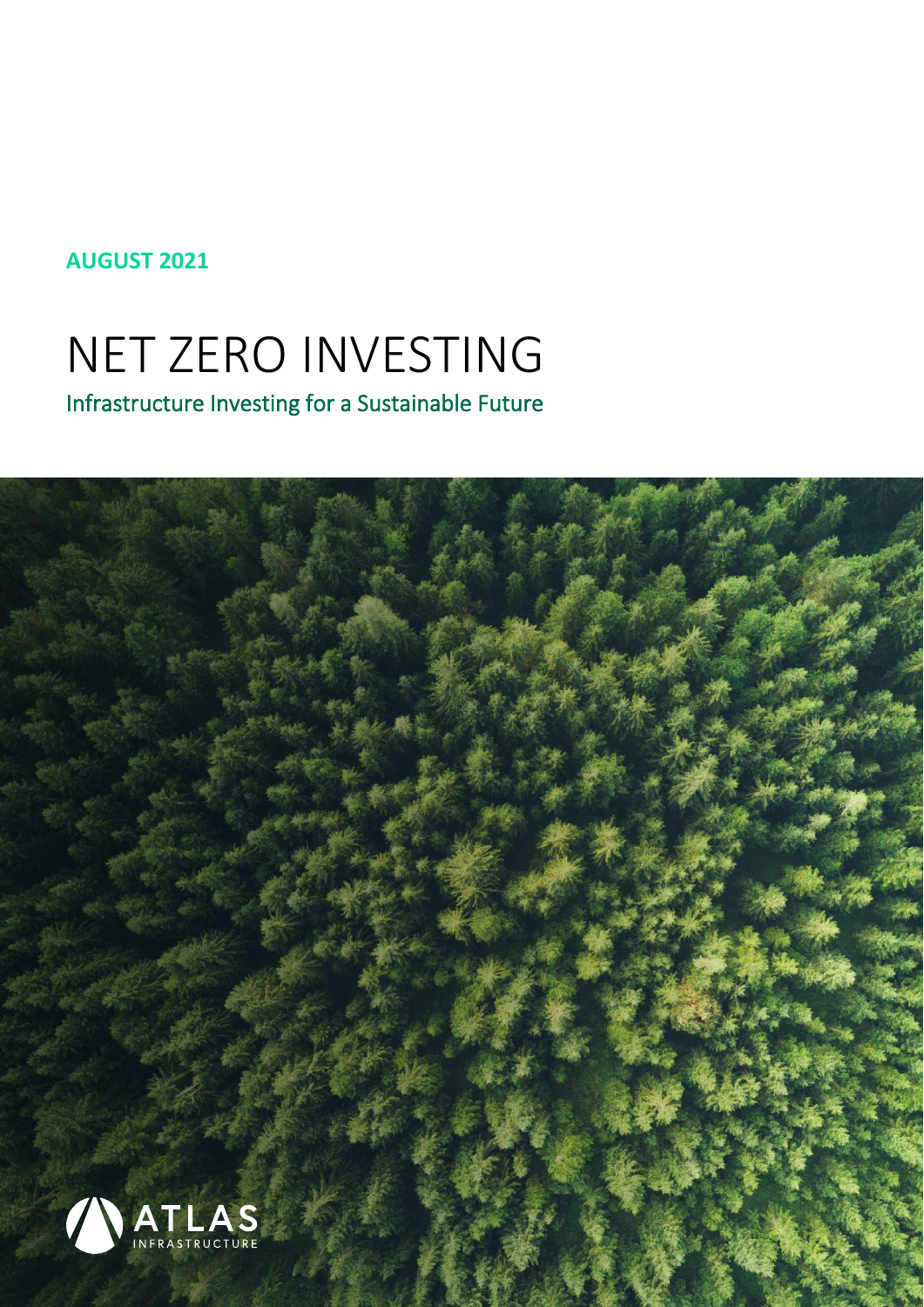# INTRODUCTION

#### **The transition to a Net Zero economy will require a dramatic increase in infrastructure investment**

The recent landmark IEA report<sup>1</sup> forecasts that investment in infrastructure will need to increase by over 250% in real terms by 2030 (from cUS\$0.7 trillion p.a. to cUS\$2.5 trillion p.a) to achieve Net Zero emissions in 2050 and limit global warming to 1.5c.

For companies within the global listed infrastructure sector, this means that annual investment should more than double from US\$300bn in 2020 to nearly US\$600bn by 2030<sup>2</sup>. This would result in global listed infrastructure asset growth increasing from just over 3% p.a. to over 12% p.a.

*<sup>1</sup>The recent International Energy Agency (IEA) report "Net Zero by 2050 - A Roadmap for the Global Energy Sector" provided the most up to date and detailed picture of the transition including an assessment of the investment requirements noted above.*

*<sup>2</sup>Average GDP growth used in IEA NZE forecasts and analysis.*



#### **Global Listed Infrastructure as a % of global equities**



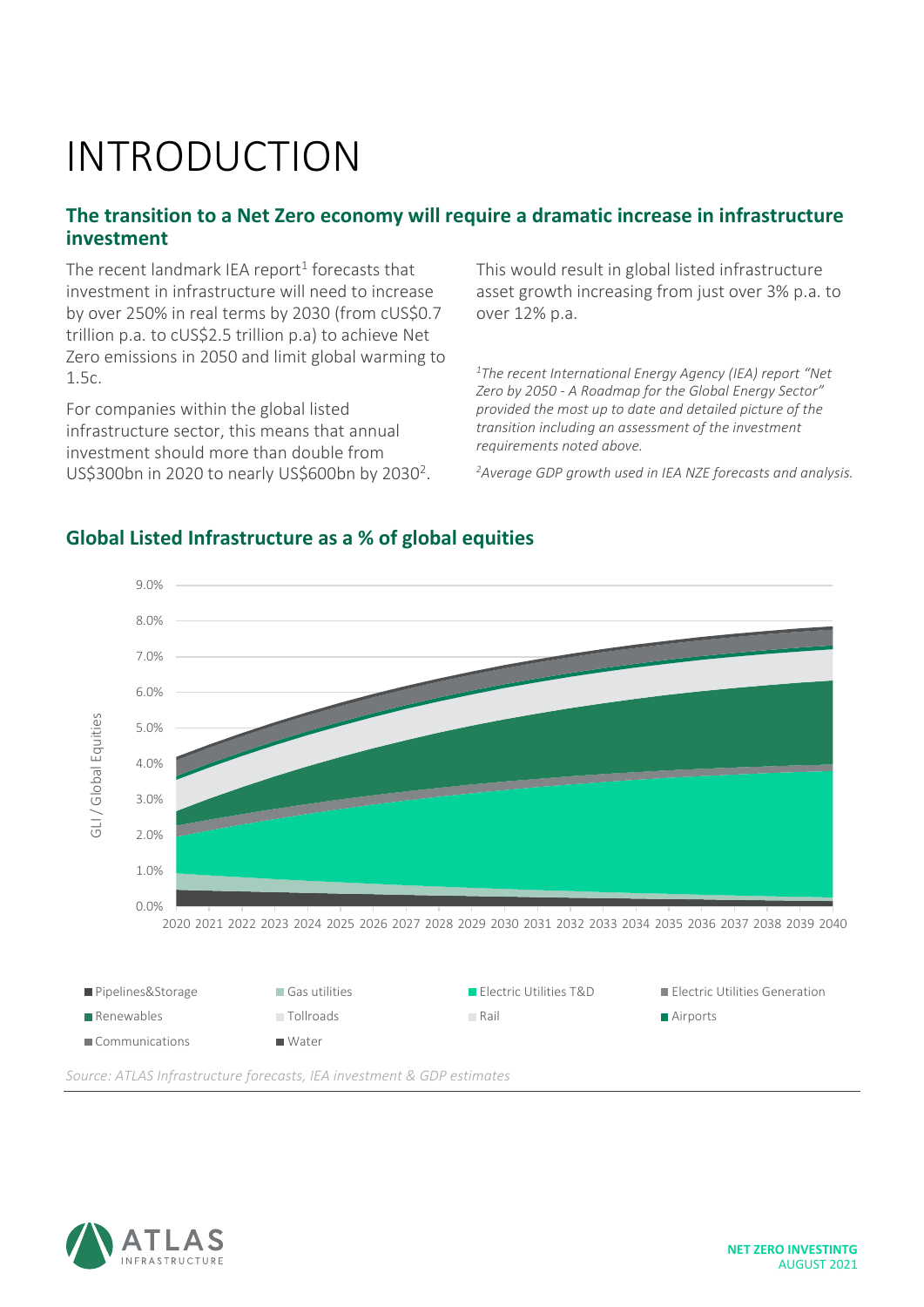# IMPLICATIONS FOR INVESTMENT

#### **Active management becomes crucial given the different trajectory of infrastructure assets**

Whilst global listed infrastructure will become a larger proportion of global listed equity markets, different infrastructure sectors are navigating very different growth trajectories through the transition to Net Zero, including some which are in decline (notably pipelines & storage, gas utilities).

Different infrastructure sectors and assets will diverge based on the extent to which they are directly engaged with (and integral to facilitating) the transition to Net Zero or vulnerable and at risk because of it.





#### **Infrastructure sector asset growth CAGR – 2020 to 2040**

*Source: ATLAS Infrastructure forecasts, IEA investment & GDP estimates*

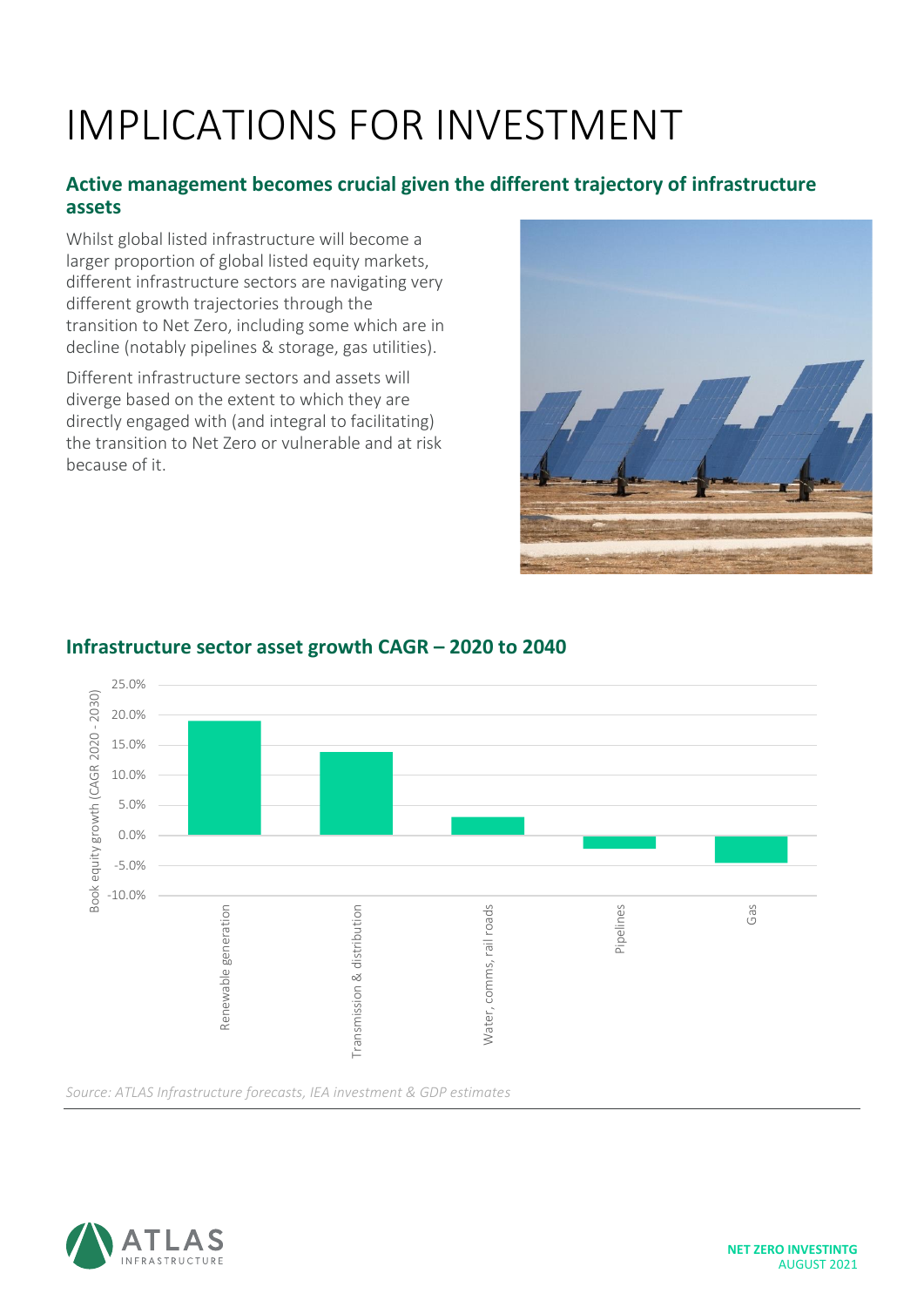# THE ATI AS ADVANTAGE

#### **Deep due diligence supporting high conviction investing**

ATLAS Infrastructure has a highly resourced, specialist infrastructure team which evaluates the impact of the shift to Net Zero on each individual asset across all the companies within its investment universe.

The implications for company valuations in a rapid 'Fast Transition' policy acceleration differ from company to company and asset to asset. This is based on asset specific factors such as the age, efficiency and regulatory status of each individual power plant and pipeline asset. Even within a given sector results will vary: some electric and gas utilities will be affected positively, others negatively.

Our modelling suggests that under a 'Fast Transition' scenario, the difference in forward IRRs offered by different listed infrastructure companies will vary materially. Currently our

modelling shows those companies best positioned under a 'Fast Transition' stand to gain over 200bp of additional annual IRR. Others stand to lose more than 300bp as the transition develops.

Detailed bottom-up company and asset due diligence remains increasingly important to differentiate between those best positioned to benefit from the transition and those most vulnerable and at risk of capital loss.

The chart below shows our estimate of the difference between the 10-year investment return of each company in the ATLAS investment universe in a Fast Transition scenario relative to their Base Case return. Those companies to the left have higher returns in a Fast Transition scenario, whilst those on the right are at risk of lower returns in this situation.

#### **Estimated change in shareholder returns for ATLAS investment universe companies from a 'fast transition' to 1.5c**



*Source: ATLAS Infrastructure forecasts, 31 March 2021*

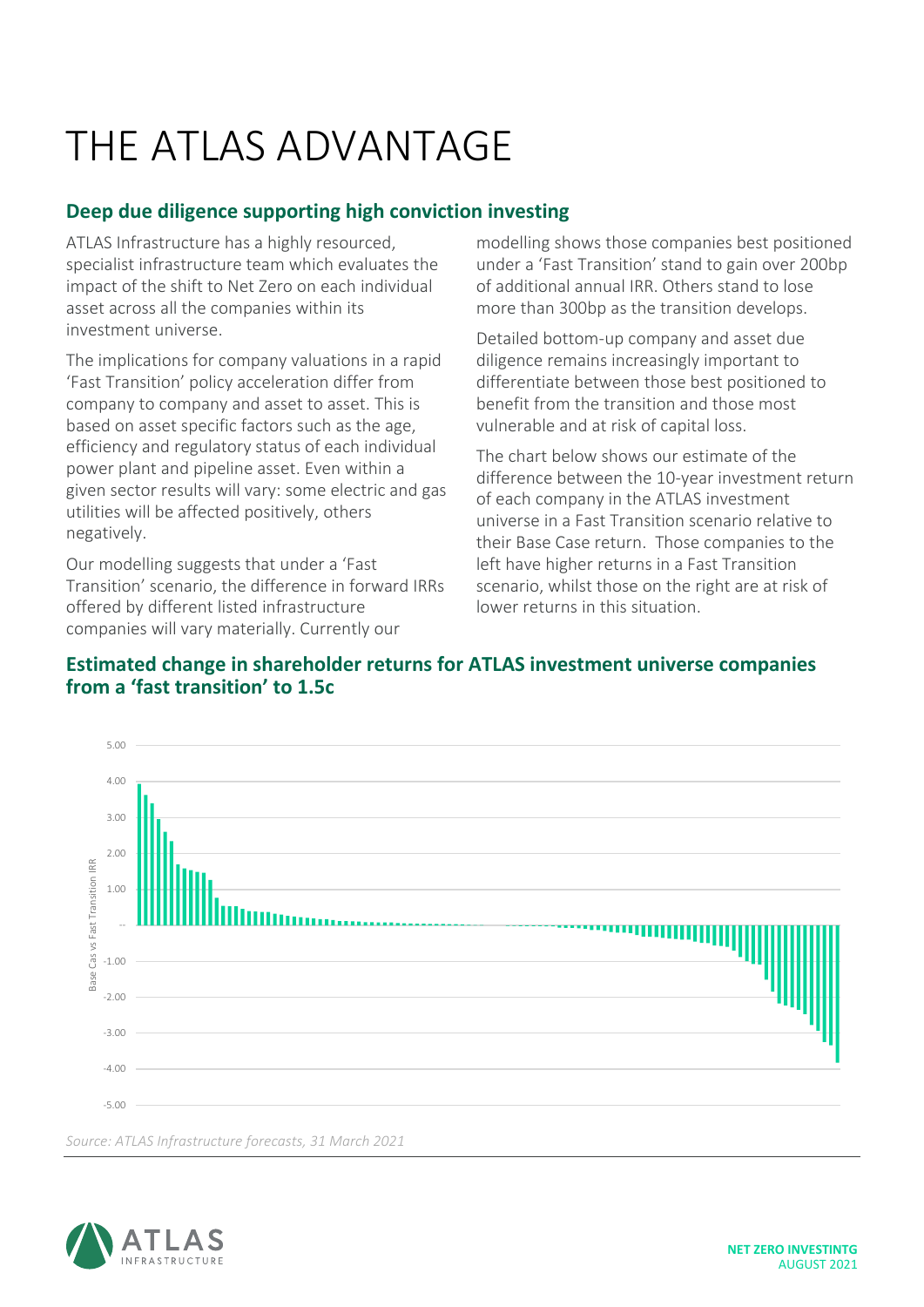# THE ATLAS ADVANTAGE (CONT.)

#### **Looking through the data and identifying attractive transition opportunities**

Many investors use third party ESG data to filter indices or make decisions about a specific company. Often this data is backward looking or relies on generic formal company disclosures.

Active managers can deploy specialist due diligence resource across a wide set of data sources, including regulatory submissions, to research and analyse each company (along with all its infrastructure assets) and its future carbon emissions profile to identify mispriced opportunities. For example, a company may be making or planning substantial carbon reductions towards legitimate Net Zero targets, without those developments being captured in the historic data (or appreciated by the market).

#### **Energy Transition, a live example: ALLETE**

ALLETE Inc. is a company that ATLAS identified in early 2020 as offering potential in a Fast Transition scenario. A US electric utility, it used to rely heavily on coal, however, its emissions have been falling rapidly as the company makes a substantial pivot towards becoming one of the leading developers of renewable energy in the US Midwest.

ATLAS analysis showed that not only was the company about to meet its interim target of 50% clean generation in 2020, but it was well on track to achieving its medium-term goal of >80% clean energy in 2030. ALLETE Inc. was subsequently added to the S&P Clean Energy Index in March 2021 3 .

*3 S&P Clean Energy Index – new inclusions*



#### **ALLETE Inc. owned generation – 2014 to 2020 & forecast to 2040**

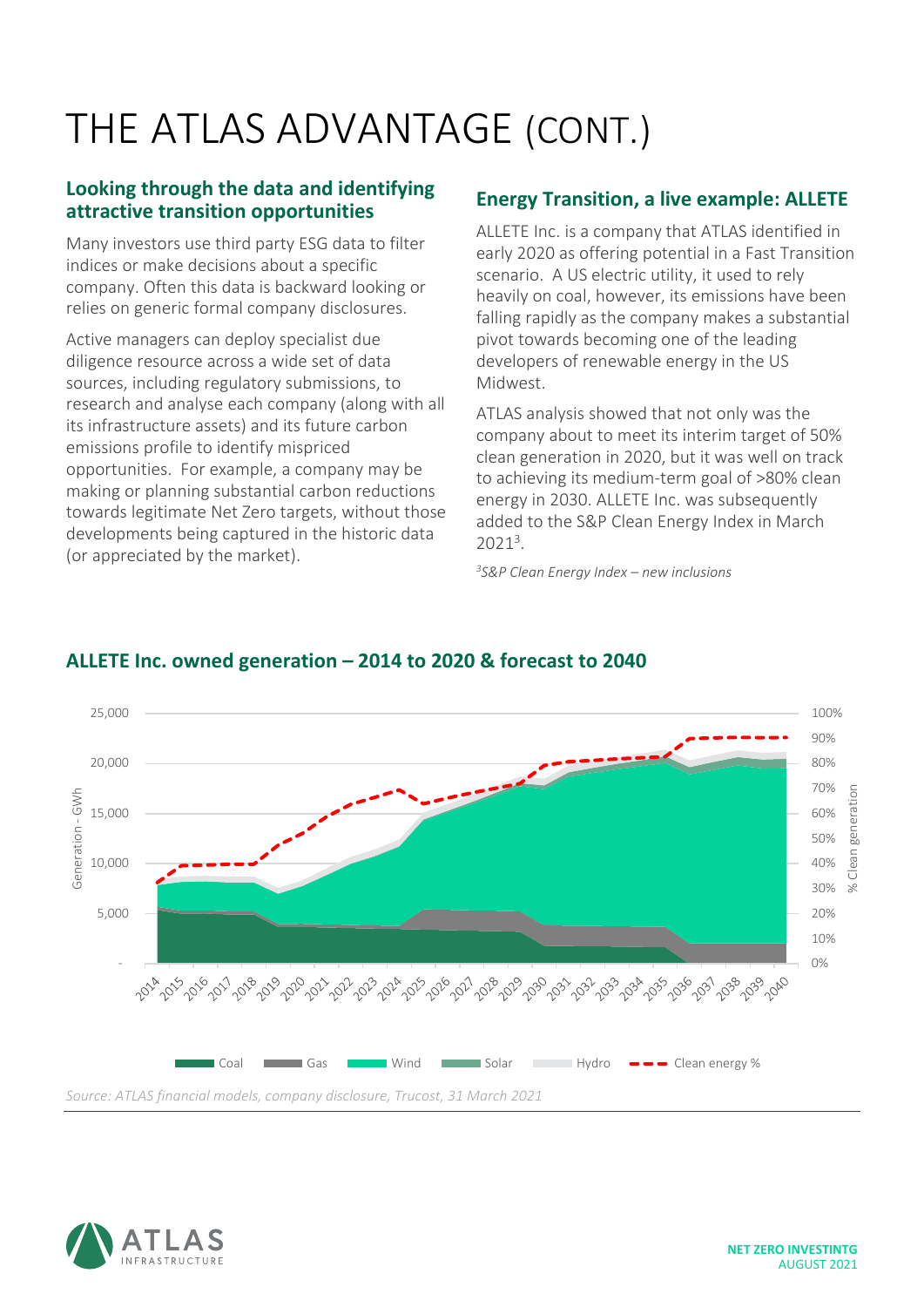# IMPLEMENTATION OF NET ZERO

#### **Calculation of portfolio emissions pathways and targets**

In December 2020, ATLAS became a founding signatory to the Net Zero Asset Managers initiative (NZAM). The NZAM commits managers to achieving Net Zero emissions across all investments by 2050, and to set an interim (prior to 2030) target for the proportion of investments which are aligned with this goal.

This commitment is consistent with ATLAS's belief that we can deliver superior sustainable returns by ensuring that our portfolios are well positioned to take advantage of opportunities from climate transition as well as minimising the risks associated with stranded assets.

For many investors, the hardest part of implementation involves the estimation, forecasting and benchmarking of long-term asset level emissions. In this regard, ATLAS's investment approach, which focuses on long term asset level forecasting coupled with extensive management interaction, provides us with the capability to undertake this detailed analysis.

ATLAS applies the target-setting methodology of the Science-Based Targets initiative (SBTi) and benchmarks reported and physical activity-based emissions trajectories relative to the reductions required to meet the Paris Agreement's climate goals.

The resulting aggregate Scope 1 & 2 emissions of the ATLAS portfolio are shown below and compared to our current forecasts of the reductions required under SBTi pathways.



#### **ATLAS Portfolio emissions (Scope 1 & 2 CO2e equity share) vs STBi Pathway Benchmarks**

*Source: ATLAS financial models, Science Based Targets initiative (SBTi), August 2021*

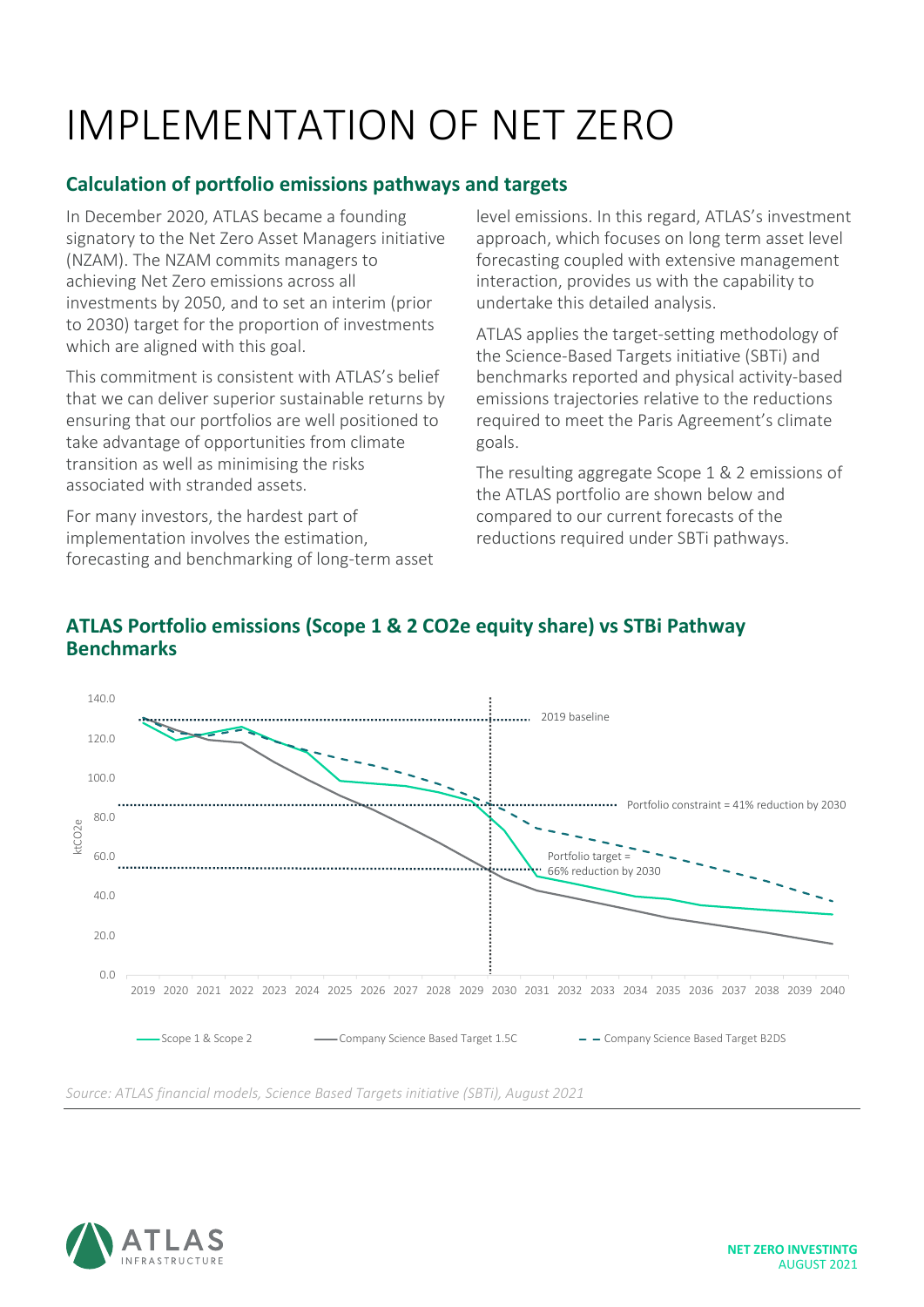### SUMMARY

- The transition to a Net Zero economy will require a dramatic increase in infrastructure investment
- Infrastructure is likely to become a more significant part of investors' portfolios
- An active approach to investing in infrastructure is becoming crucial to investors sensitive to energy transition given the different carbon trajectories of different subsectors and of individual companies
- A large, well-resourced and specialist team with a fully integrated approach to ESG and the ability to model future climate scenarios is required to identify the opportunities and risks that result from this material structural shift
- ATLAS applies the target-setting methodology of the Science-Based Targets initiative (STBi) and we have benchmarked emissions performance relative to the reductions required to meet the Paris Agreement's climate goals

#### **ATLAS Infrastructure – at the forefront of sustainable infrastructure investing and climate transition integration**

- ATLAS is determined to stay at the forefront of best practice with respect to the integration of investment and climate change, possibly the most important issue we face today
- ATLAS is an active supporter of the Institutional Investors Group on Climate Change (IIGCC) and is proud to be a founding signatory of the Net Zero Asset Manager Initiative
- The ATLAS Global Infrastructure (UCITS) Fund has made the necessary disclosures under SFDR to be classified as an Article 8 Fund and has achieved an MSCI ESG rating of AA<sup>4</sup>
- ATLAS was awarded "Best Climate Impact Responsible Investor" by Cfi.co in both 2020 and in 2021
- ATLAS is a signatory to the UN Principles of Responsible Investment

*<sup>4</sup> Produced by MSCI ESG Research as of 31 December 2020 and 31 August 2020*